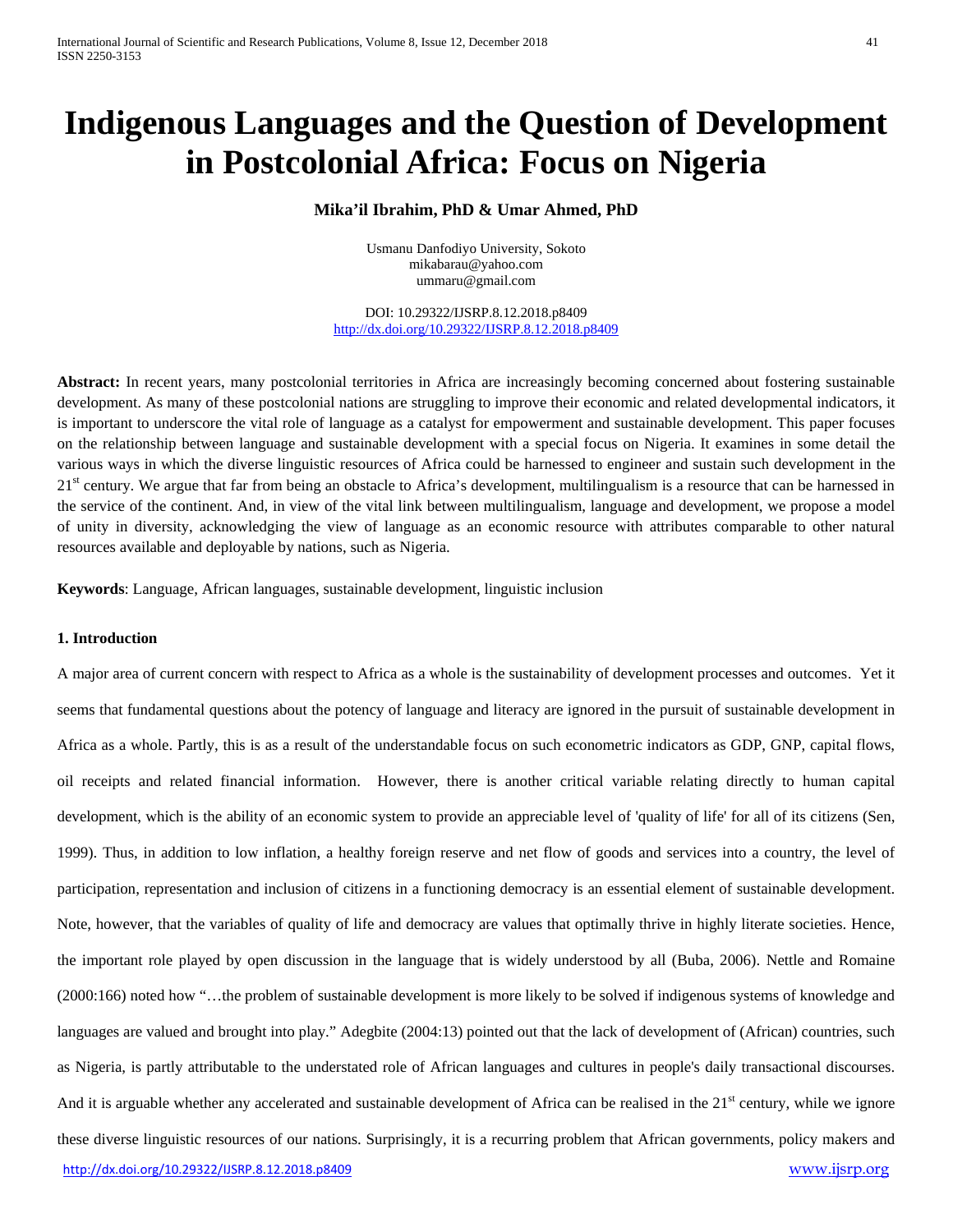planners appear to fail to notice that languages, particularly our indigenous languages, possess the greatest potentials and capacity to enhance our development as individuals and societies (Bodomo 1996; Buba 2006). This is more evident when viewed in the context of literacy and the attendant rapid social and economic advancement that accompanies high literacy rate in a nation state (Collier, 2008).

This paper is an attempt to explore further how the diverse linguistic resources of Africa could be deployed to foster sustainable development in the continent, particularly in our focus country, Nigeria. We begin by unpacking the key concepts (i.e. 'language' and 'sustainable development'), as well as establishing their linkage. The discussion moves on to provide a synopsis of the language situation in Nigeria as an example of the multilingual nature of Africa. Focusing on language as a resource and a tool, it examines in some detail the various ways in which Nigerian languages could promote sustainable development (Everett, 2012). We then discuss the need to strengthen the teaching and use of African languages in the promotion of literacy (Buba, 2010; RTI, 2010). Finally, we conclude with a call for the conservation of all African languages, which we see not just as a moral issue about sustaining diversity and cultural identity, but also as a hugely important economic measure in the march for rapid development in an emerging developing country such as Nigeria (Sen, 1999; Bunza, 2006).

#### **2. On Language and Sustainable Development**

In the context of this paper, we view language very much as a tool, in the sense of Everett (2012), for communicating values, beliefs, ideologies and the attendant knowledge systems that is packaged therein. Sustainable development (hereafter, SD) on the other hand, has been seen from different perspectives. Some see it as "a globally endorsed positive change that encourages ecological, sociocultural, political and economic dimensions but with context-bound implementation strategies" (Mavesera 2010:76). Buba (2006:i) views SD as a process that has to do with "continuity and positive change as well as the involvement of the citizenry in activities that will lead to the nourishing of a country's economy." His argument is hinged on what other scholars have seen as a multidimensional process involving positive changes in the social structure and improvement in people's quality of life, which result in reducing inequalities and increasing participation in the discourses of (local) development (Sen, 1999). SD is also seen as concerned with harnessing the indigenous knowledge and initiatives of the African people to enhance both current and future potentials to meet human needs and aspiration. Seen from this perspective, then, SD in the African context is intertwined with languages of the African peoples, because such languages, as Egbokhare (2004:507) noted "hold the key to the heart of the people and consequently their knowledge and treasures."

Furthermore, if the economic objective of SD is "to achieve economic growth by increasing productivity…" (see Brundtland Report, 1987: 2; Beder, 1996:18), then language is central to achieving such a goal, because as Crystal (2000) observes, it is part of the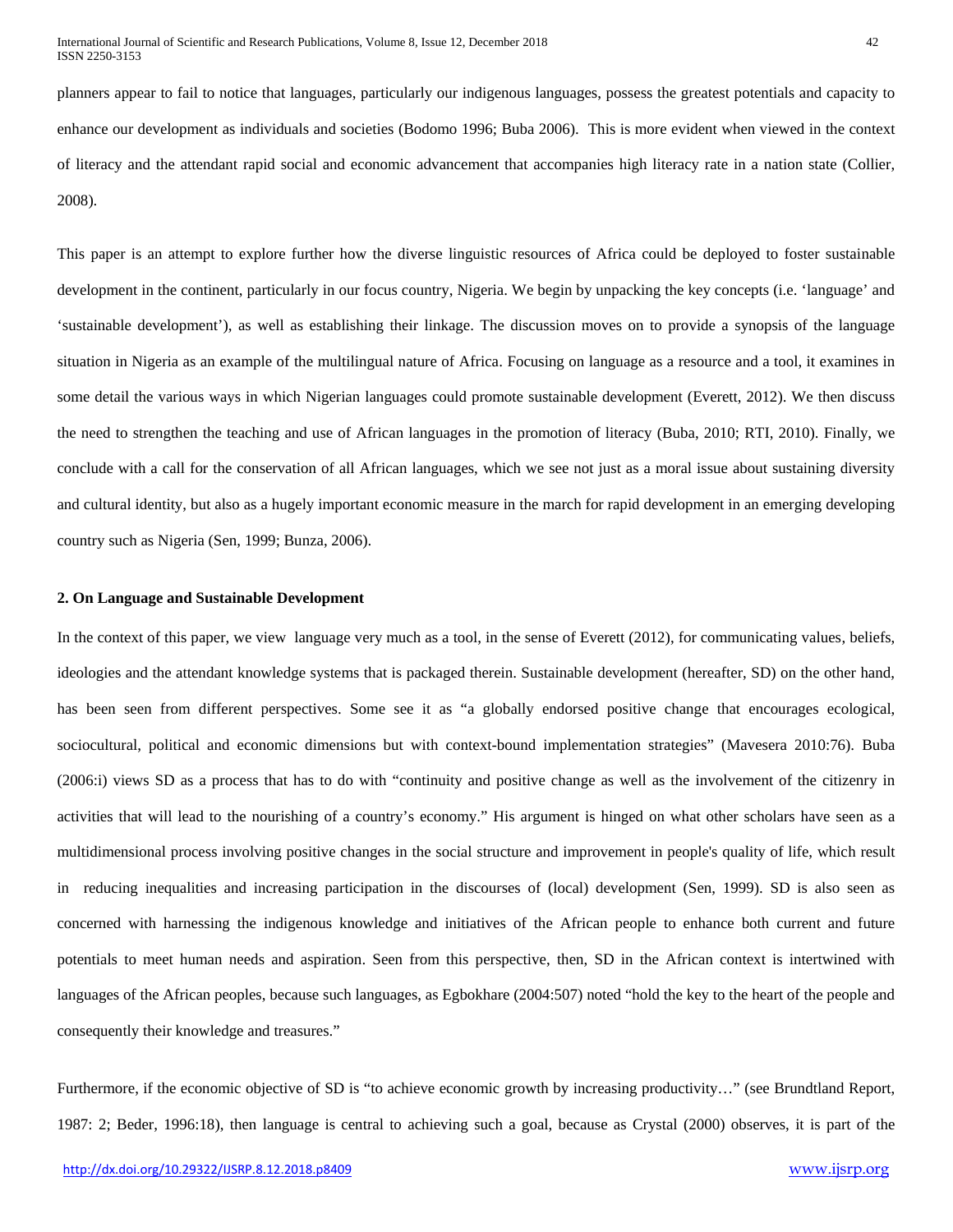resources people can draw upon in order to increase the value of their potential contribution to productivity, hence to sustainable development. Also, if SD may be described in terms of enhancing the well-being of citizen as well as improving national economic growth (Sen, 1999; Buba, 2006), then it requires the full participation of the target community. Development that is done to people has negligible impact and value on sustainability.

#### **2.1 The Language Situation in Africa**

Some of the most multilingual and multi-ethnic societies in the world are located in Africa.

Nigeria (400+) and the Cameroon (250+) are in the top 10 most diverse nations in the world. In addition to the hundreds of indigenous languages, most of which have not been reduced to writing, there are a handful of 'super-languages', serving either as official languages of government, education, science & technology and the economy, e.g. English, French & Arabic, or as languages of wider social interaction within and across African speech communities, e.g. Amharic, Swahili, Hausa, Ibo, Yoruba, Krio & Pidgin and speakers for these languages number into tens of millions (Crystal, 2000). There are other 'state-wide' languages, such as Nupe, Gbagyi, Kanuri, Ijaw, etc, all in our focus country, Nigeria, the population of which is also counted in the millions. At the other end of the written language spectrum are smaller languages with a fairly large currency in big towns and at local authority level. These include Igede, Edo, Bini, C'lela and Ikwerre. And it is this complex picture of plurality and diversity that appears to entrench a language-deficit perspective on African countries such as Nigeria. The argument is that in this very intricate societal layering lies conflicts and confrontations, which are inimical to any kind of developmental initiative or strategy, let alone sustainable development as a cornerstone of public policy (Brann 1993). However, this needs not be the case, as we shall show elsewhere.

The issue of what to do with the numerous languages in Africa and Nigeria in particular, need not cause endless debates, so long as there is the political will to properly utilize the benefits that the nation can derive from appropriating the abundant linguistic resources for sustainable national development. Countries with similar language problems like Tanzania, South Africa, Malaysia, Singapore, Canada, did not only succeed in addressing the issue successfully, but have also invested in their languages.

The emergence of South Africa as a science and technological giant of Africa, for example, might not be unconnected to, among other things, an effective language policy. Buba (2006:8) reports that "it is in recognition of the need for indigenous languages to be part of the rapidly expanding technological environment that eleven (11) indigenous languages (representing 98% of the population) were adopted as official languages". He further reports that South Africa's government sees the language policy framework as fundamental to the management of "… diverse language resources and the achievement of government's goal to promote democracy, justice, equity and national unity" (see the South African Constitution, Section 6, Act No. 108 of 1996).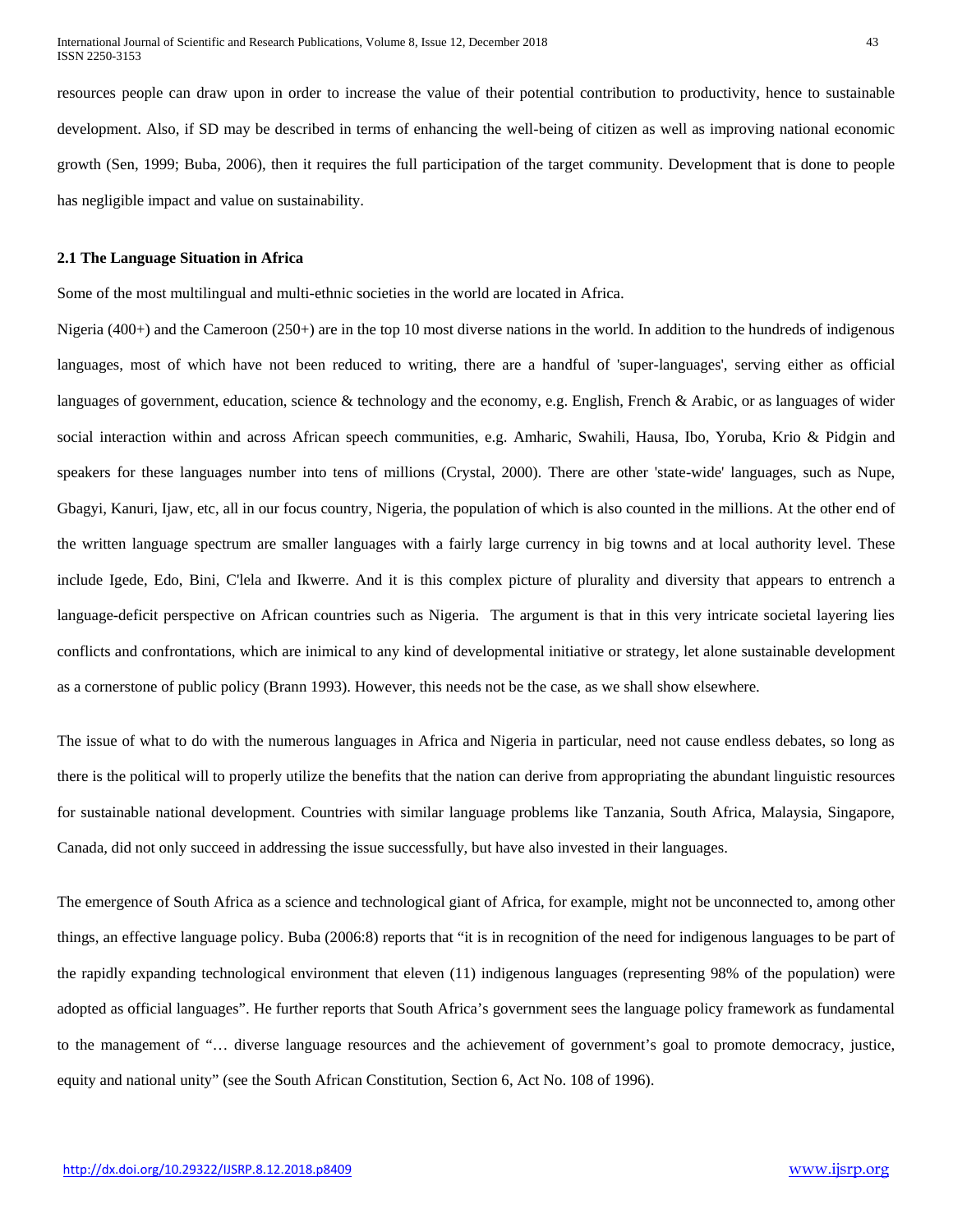Another noteworthy nation is Tanzania which has achieved a considerably high degree of democratization through deliberate language choice and language policy (Mazrui, 2005). This has resulted in the replacement of English with Swahili as the sole language of parliamentary business, which has enabled Tanzanians to have greater chance of participating in political and legislative matters. Ordinary Tanzanians could now compete for parliamentary seats, as they could use their Swahili oratorical skills effectively to seek the votes of the electorate.

Thus the extent to which a multilingual society can enjoy the gains of language diversity will depend largely on its language policy, among other factors. The fact is that linguistic diversity need not always be a serious disadvantage (Elugbe, 1985; Bamgbose, 1991). Undoubtedly, the Nigerian linguistic situation may look peculiar, but it is not unique. It is true that Nigeria is faced with linguistic and other diversities but, in the midst of these diversities often lies our strength.

### **3. Language and Sustainable Development in Africa**

The most important resource of every nation is its citizens. This explains why institutional paradigms of development in Africa (UN-NADAF document, 1996) seem to put indigenous African peoples at the center of the development process. As a result, issues such as participation, representation and inclusion of citizens in development processes and outcomes are seen as an essential element of sustainable development in Africa. Thus, this is where the language factor weighs in heavily on issues of development thinking in Africa. Bodomo (1996:3) argues that if development involves the appropriate transformation of the socio-cultural, political and economic systems of a society (UN-NADAF document, 1996) and if language is seen as a repository and a tool for the expression and communication of these very socio-cultural, political, economic and belief systems of the society, then it goes without saying that a successful conceptualization and implementation of this societal transformation can only be achieved through the use of people's indigenous languages because, these are the languages that hold the key to the heart of the people and consequently their knowledge and treasures (Egbokhare 2004, Adegbite 2004).

Validation of our indigenous systems of knowledge is vital to Africa's development because, it can help us to utilize and improve upon our health (and related therapeutic) practices, craft and traditional industries, agriculture, and so on. Generations to come will also be able to learn about indigenous tools for agricultural development, smithing, mining and drugs development and administration (Bunza, 2006). Africa's development can therefore be sustained if we do not neglect our indigenous languages and cultures. In a personal communication, the District Head of Gummi in Gummi Local Government, Zamfara State, Alhaji Abubakar Bala Gamo, noted that "…when we just take what is from outside assuming that it must be better, it leaves us worse off. Western knowledge should reinforce and build upon traditional knowledge, not replace it". Unfortunately, this vital message of African Renaissance seems to fall on deaf ears, as we downplay and undermine our languages and cultures in preference for what is perceived as a 'global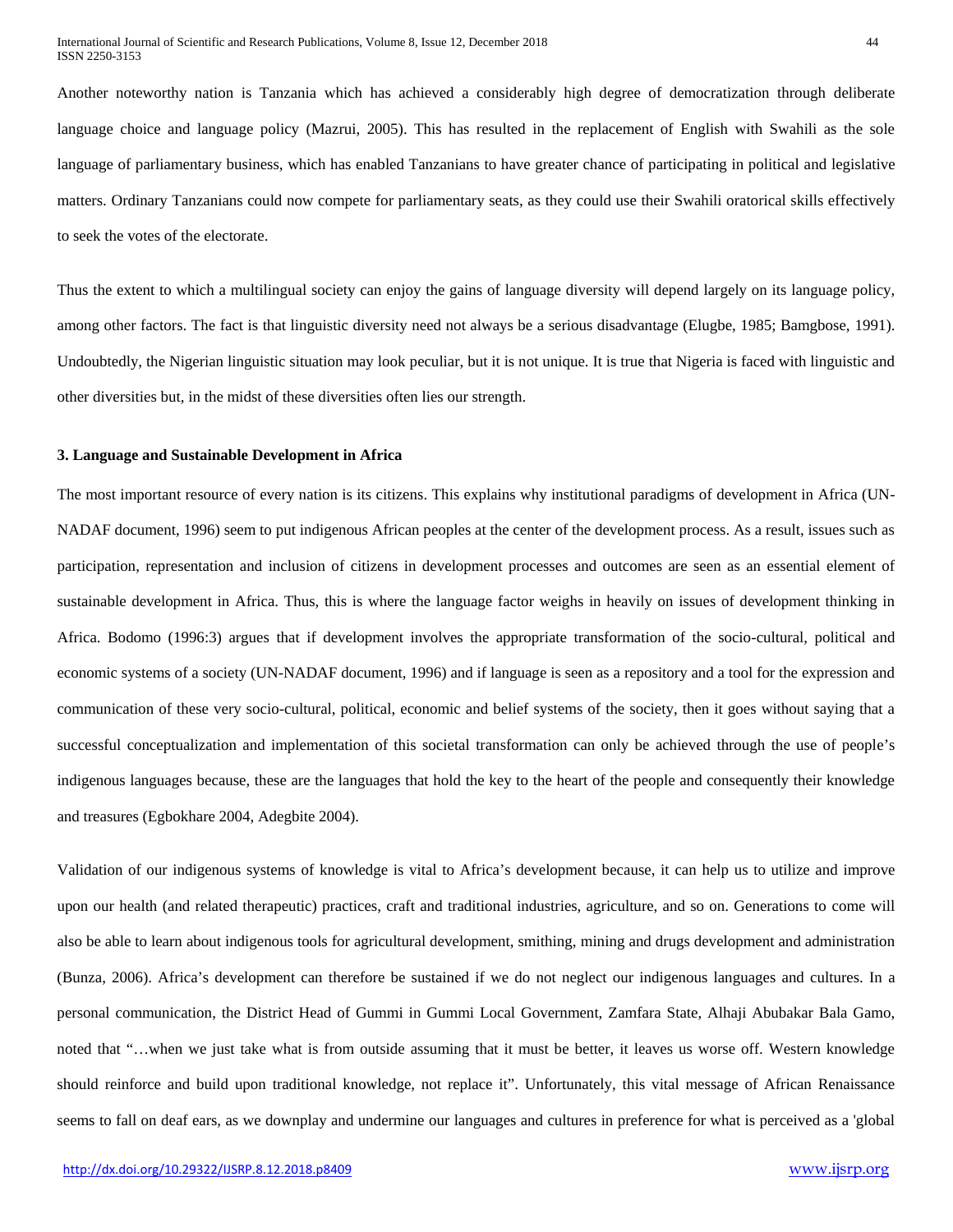culture'. Olarewaju (1999:7) is probably correct when he asserted that "no matter the premium we place on English language it will always remain foreign as it is not ours…."

Our inclination towards this exogenous language seems to be one of the major factors responsible for the present linguistic predicament of many younger ones (especially those in urban areas) who appear to be neither proficient in the indigenous language(s) nor in the foreign ones as observed by an education specialist working with the Universal Basic Education Commission in Sokoto. He noted that "many parents prefer to take their children to English only schools and rarely spend time teaching the local language to them". Williams (1971:6) noted that "language deficiency is at the root of the poverty cycle because, it underlines educational disadvantage and from there the vicious poverty cycle is completed and perpetuated." It also seems to act as a barrier to acquisition of functional skills that would guarantee gainful self-employment, eradication of poverty and re-orientation of our values.

Furthermore, Africa's economic dependency may be linked to, among other things, our inability to utilize local languages to tap the indigenous knowledge base of the Africans. African people may be able to participate in serious businesses and other important economic activities or financial transactions if our indigenous languages are used in such processes. Some of the people interviewed in Sokoto (Sokoto State, Nigeria) as part of the qualitative interviews related to our research lamented that they are finding it difficult to use Automated Teller Machines (ATMs) and related benefits from the current "cashless/cashlite" microeconomic policies of Nigeria simply because they are not literate in English and no provision has so far been made for the use of our indigenous languages in the implementation of such policies. Active participation of this significant percentage of the population of Nigeria in these essential economic activities could certainly contribute immensely to the development of our economy. Bringing financial inclusion to the citizens is necessary for the development of a country's economy because, as Ansre (1976:3) noted "…the greater the number of those who benefit from it, the better" for the nation. Hence, there is the need to get rid of factors such as 'language barrier' which restrict people from active participation in national economic activities.

Sustainable development also "ought to be preceded by the opportunity for all 'stakeholders' including the end users to participate in the process of governance, because that is the source of improved quality of life for the people and the creation of a friendly environment in which social and economic activities take place" (Buba 2006:5). However, the entrenchment of an exogenous language in governance process has created a situation in which majority of citizens have been excluded from active political participation due to language barrier resulting from bad language policies in many African countries (Bamgbose 2005, Buba 2006). In Nigeria, for example, due to English language requirement, many citizens can only vote but cannot be voted for. This practice appears undemocratic and not ideal for sustainable national development. It has also created a situation that distanced the ruling elites from the larger populace, and this is seriously frustrating initiatives to get local people involved in developmental projects. Unsurprisingly,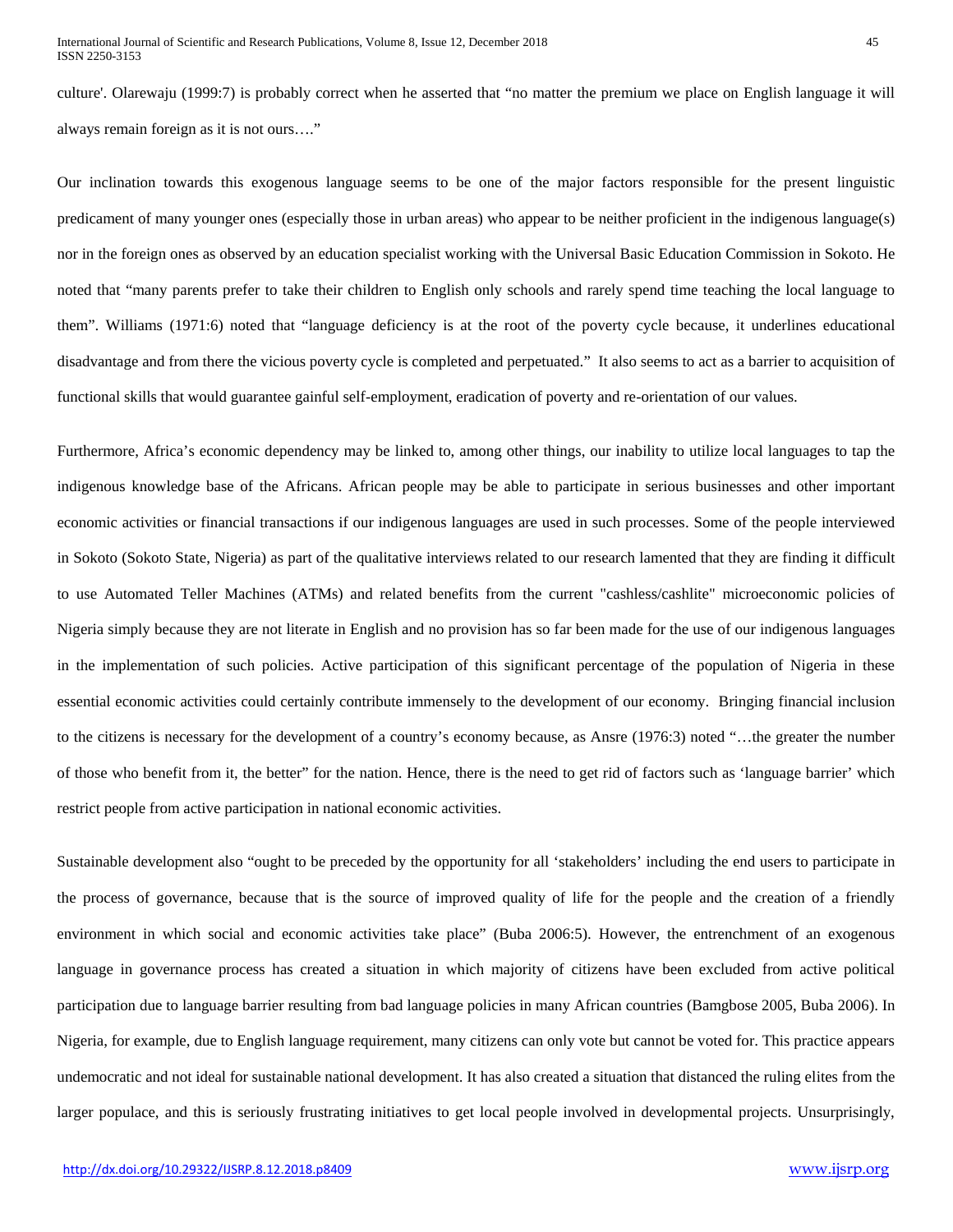people tend to identify more with development programmes and policies that are crafted and communicated in their local languages than when such activities are communicated in a foreign language. The language(s) that the majority of Nigerians understand well is certainly not English. According to Brann (1993: 639-656), more than two-third of Nigerians can speak and understand Hausa, Igbo and Yoruba. Even in the first author's cursory survey, over many years, of language use among students taking a course on multilingualism, only once did he encounter a student who could not speak one of these three 'national' languages of Nigeria! Yet many development initiatives have been rolled out in Nigeria with plans and strategies for implementation written in English alone. This often makes it difficult for ordinary people to understand, appreciate and participate in such development processes and outcomes.

In addition, the use of an exogenous language in education has become a formidable and impenetrable barrier to access to knowledge and information to a greater part of the Nigerian society by ostracizing the language of environment, thereby disengaging them from the business of education, as highlighted by one of the interviewees, who works for an educational NGO in Sokoto. He noted the rate at which students fail public examinations mainly as a result of deficiency arising from the language of teaching and learning. For example, a 2010 report from the National Examination Council (NECO) shows that only 1.8% of the total number of candidates that sat for the Senior Secondary Certificate Examination passed the required five credits including English and Mathematics (*Dailytrust newspaper*, March 17, 2010) - a staggering 98.2% failure rate! This unacceptable level of failure may be blamed on several factors of which the students' poor mastery of the language of instruction is a strong candidate (see NECO Chief Examiner's Report, 2010). Thus, no matter how well a student understands an idea, a concept or a process, if he or she cannot properly expressed it in the language of instruction, he/she would score lower marks or even fail (Bunza, 2006).

The confinement of the role of the mother tongue as medium of instruction to the lower level of education in many African countries could be seen as basically a perpetuation of the colonial master plan by our policy makers and planners. Adebisi (2006:20) reported that "colonial authorities discouraged the teaching of indigenous African languages because of their acute awareness of the power of language." It seemed almost certain they were aware that non-utilisation of African languages as media of educational instruction will ultimately reduce African societies to the status of recipients rather than contributors of knowledge. It is, therefore, important to find ways of experimenting with indigenous languages as media of instruction in at least some of our schools, thereby complementing English language which still serves as the sole source of knowledge (western or formal) in the country.

Expanding the use and teaching of African languages may also serve as a means for the promotion of literacy which is undoubtedly the single most important indicator of a country's journey into the top-tier economies of the world. As the 'juicer' of development, literacy mixes the three major factors of development- people, policies and programmes and make them interact to foster sustainable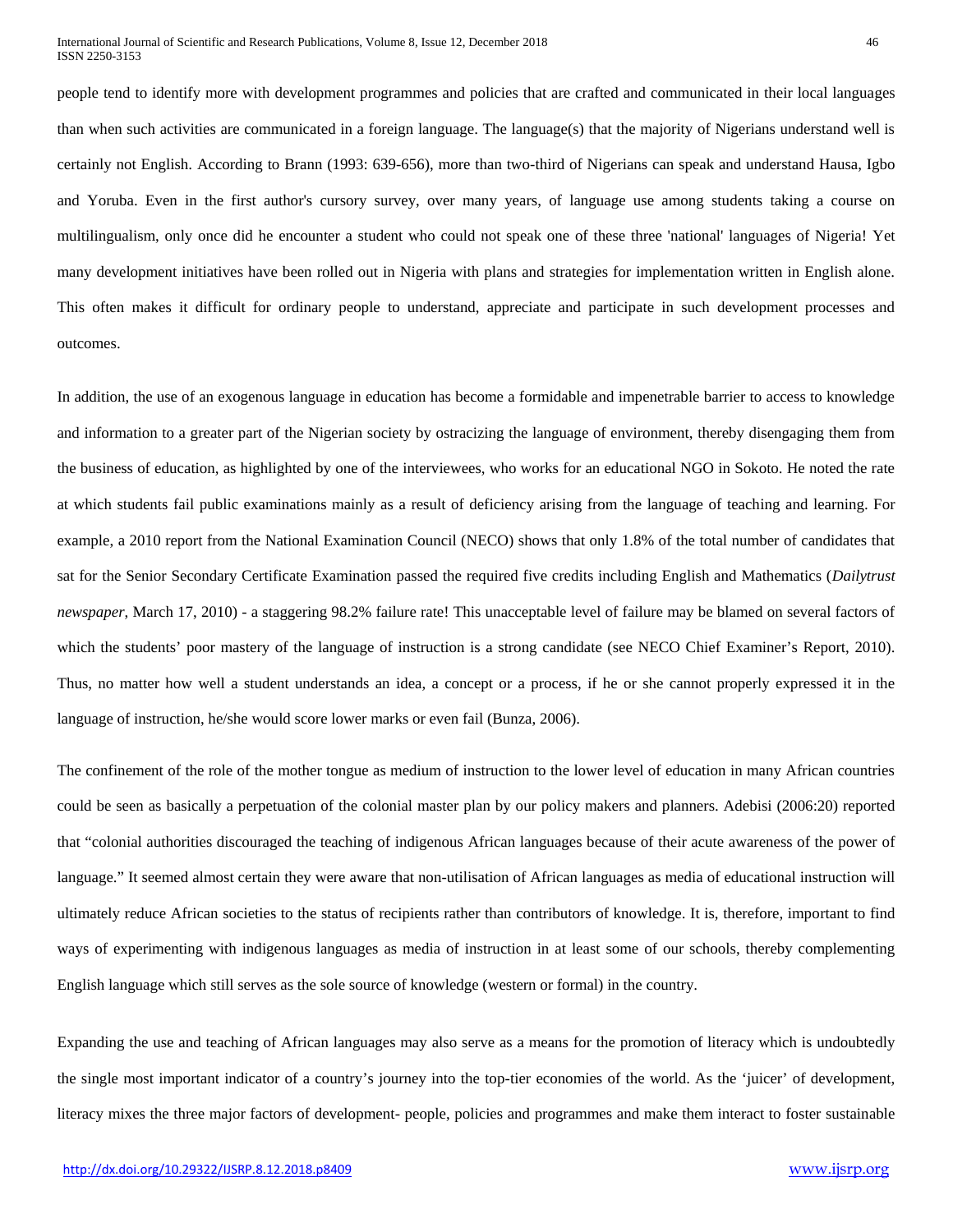development. It is capable of transforming the lives of people, allowing them to make informed choices and empowering individuals to become agents of change.

#### **4. Conclusion**

Our aim has been to show that language is at the heart of the process of inclusive and sustainable development; that language use and choice are key components in the determination of the extent to which individuals and communities make meaningful contribution to national development, hence to sustainable development. We argued for the recognition of language as an economic resource with attributes comparable to other natural resources available and deployable by a nation. Of course, the empowerment of the African languages cannot be at the expense of exogenous languages such as English. That would imply certain reversal of the very little development that is currently taking place. Rather, our view of multilingualism includes all languages, local and foreign, big and small. Taken together, they are capable of enhancing social and economic inclusion, hence the promotion and entrenchment of the principles of sustainable development. Linguistic inclusion can complement and propel political inclusion, as well as facilitate socioeconomic empowerment. These are the optimal conditions favourable for the eradication of poverty, ethnic and gender inequalities and inequities, culminating in an inclusive and sustainable development.

## **References**

- Abdul, M. 1997. 'The Geo-Political Implications of the Continued Use of English as Nigeria's Lingua Franca.' *The BEAM Journal of Arts and Science* 2/1(pp.55-60)
- Adegbite, W. 2004. Bilingualism-Biculturalism and the Utilization of African Languages for the Development of African Nations. In: Oyeleye, L. (ed), *Language and Discourse in Society*. Ibadan: Hope Publishers Limited
- Adeniyi, H. & Bello, R. (2006). 'Nigerian Media, Indigenous Languages and Sustainable Development.' *Proceedings of the 36th Annual Conference on African Linguistics: Shifting the Center of Africanism in Language Politics and Economic Globalization*
- Afolayan, A. 1994. 'Language as a Neglected Factor of Development in Africa.' In: Adegbite, W and Onukaogu, C.E (eds.) *Language in Education in Nigeria*. Ile-Ife: CELED (pp. 250-283).
- Ansre, G. 1979. 'Four Rationalisations for Maintaining European Languages in Education in Africa.' *African Languages* 5/2 (pp. 10-19)
- Ayandele, E.A 1979. *Yoruba Orthography*. Ibadan: Ibadan University Press.
- Bamgbose, A. 1991. *Language and the Nation: The Language Question in Sub-Saharan Africa*. Oxford: OUP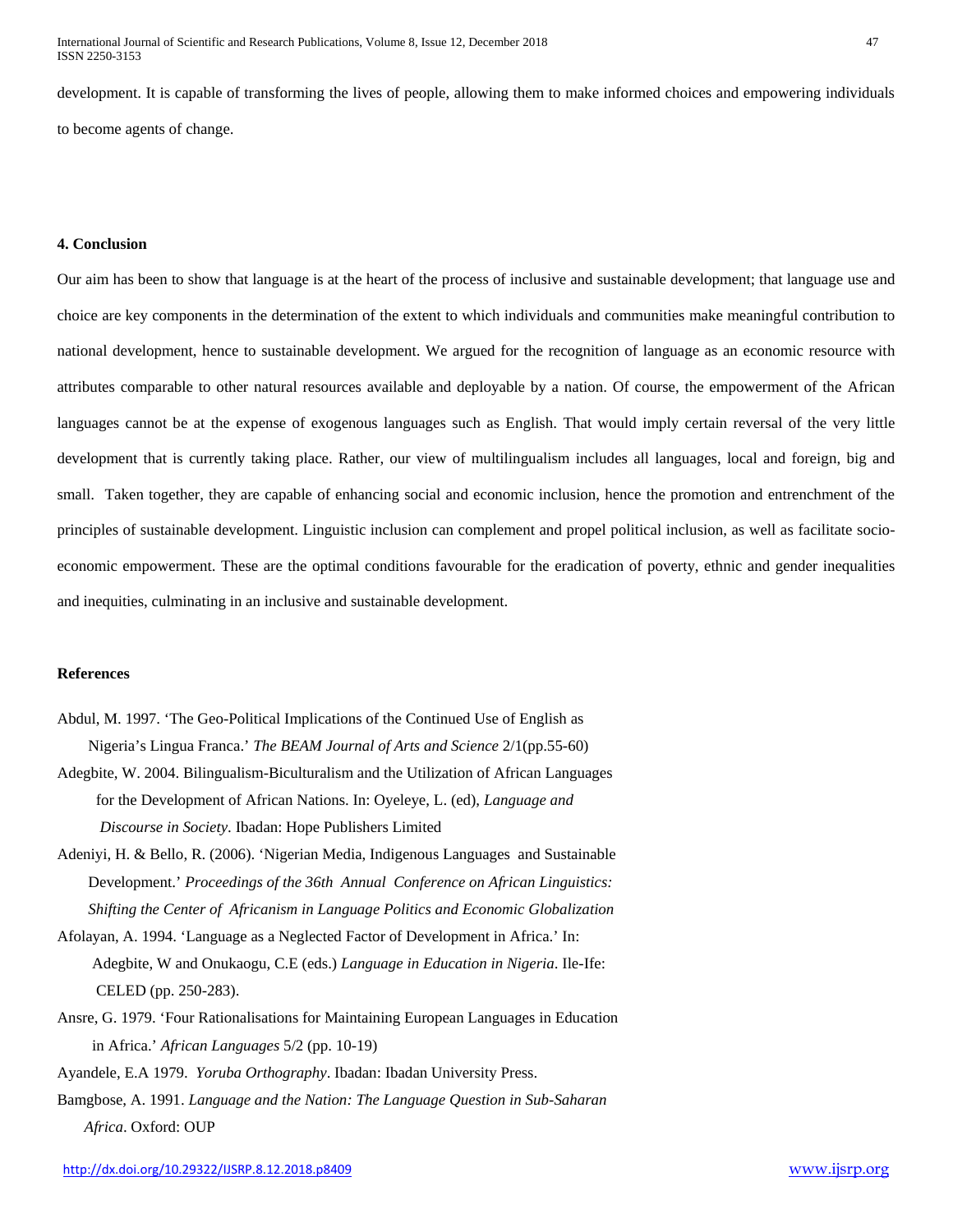International Journal of Scientific and Research Publications, Volume 8, Issue 12, December 2018 48 ISSN 2250-3153

- Bamgbose, A. 1992. *Speaking in Tongues: Implications for Multilingualism for Language Policy in Nigeria*. Kaduna: Nigeria National Merit Award: Award Winner's Lecture.
- Bamgbose, A. 2005. Language and Good Governance. Lecture delivered at the 7th convocation ceremony of the Nigerian Academy of Letters, August 25, 2005.
- Bender, S. 1996. *The Nature of Sustainable Development*. Newham: Scribe Publication
- Bodomo, A. 1996. On Language and Development in Africa: The Case of Ghana. [http://www.ghanaweb.com/Ghanahome page/features/columnist.php](http://www.ghanaweb.com/Ghanahome%20page/features/columnist.php) Accessed 9 May, 2011.
- Buba, M. 2006. 'Sustainable Development as a Language Issue.' Paper presented at the  $1<sup>st</sup>$  Annual Conference on Language as a Factor in Promoting Sustainable Development, April 3-6, Niger State College of Education, Minna.
- Buba, M. 2010. 'Hausa Orthography and the Reading Hausa Child: Issues and Considerations.' Paper Presented at an Early Grade Reading Assessment (EGRA) Workshop, October 19, 2010, Dankani Guest House, Sokoto.
- Bunza, A.M. 2006. 'Developing Science and Technology through the Use of Indigenous Languages for Sustainable Development in Nigeria.' Paper presented at the1st Annual Conference on Language as a Factor in Promoting Sustainable Development, April 3-6, Niger State College of Education, Minna.
- *Brundtland Report: Our Common Future.* [http://www.anped.org/media/brundtland-pdf.pdf.](http://www.anped.org/media/brundtland-pdf.pdf) Accessed on 9 May, 2011
- Collier, P. 2008. *The Bottom Billions: Why the Poorest Countries are Failing and What Can be Done About it*. Oxford: Oxford University Press.

Coulmas, F. 1992. *Language and Economy*. Oxford: Blackwell.

- Chumbow, B.S. 1990. 'The Place of the Mother Tongue in the National Policy of Education.' In: Emenanjo, E.N (ed) *Multilingualism, Minority Languages and Language Policy in Nigeria*. Agbor: Central Books, (pp. 61-72).
- Crystal, D. 2000. *Language Death.* Cambridge: Cambridge University Press.
- Elugbe, Ben O. 1990. 'National Language and National Development.' In: Emenanjo, E.N (ed) *Multilingualism, Minority Languages and Language Policy in Nigeria*. Agbor: Central Books, (pp. 10-19).
- Egbokhare, F. 2004. 'Language and Politics in Nigeria.' In: Owalabi, K and Dasylva, A (eds), *Forms and Functions of English and Indigenous Languages in Nigeria: A Festschrift in Honour of Ayo Banjo*. Ibadan: Group Publishers, (pp. 507-522).
- Everett, D. 2012. *Language: The Cultural Tool*. London: Profile Books
- Jowitt, D. 1991. *Nigerian English Usage* (1st edn). Ibadan: Longman Group
- Madhubuti, J. 1984. *Earthquake and Sunrise Missions: Poetry and Essays on Black*

 *Renewal*. Chicago: Third World Press (pp. 123).

Mann, Charles C. 1996. 'Anglo-Nigerian Pidgin in Nigerian Education: A Survey of